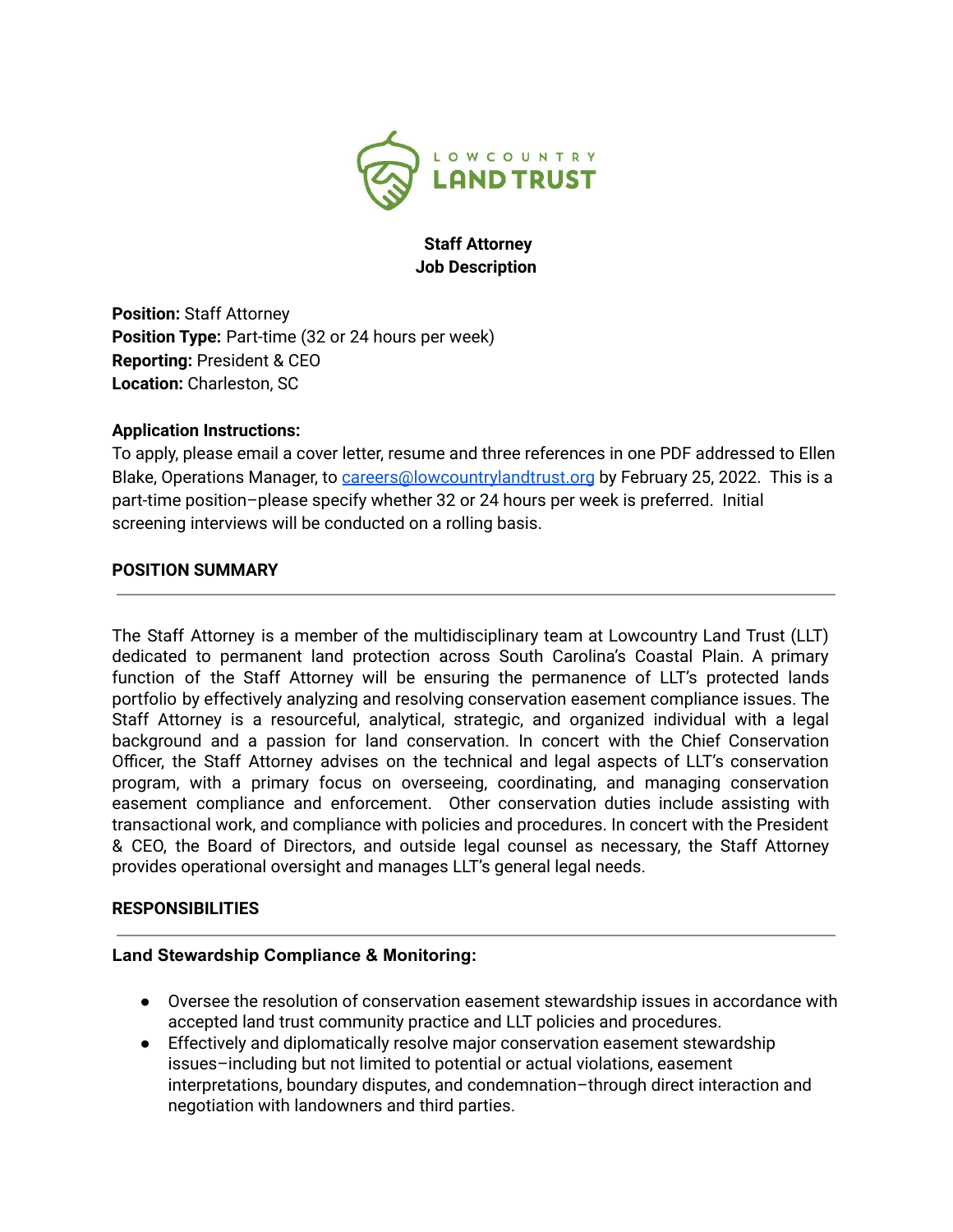- Manage the organization's external consultations on legal matters related to easement or fee lands stewardship; communicate with other staff, board members, outside counsel, and experts to assess the situation and recommend courses of action.
- Assist the Stewardship Program Manager as necessary in resolving routine conservation easement stewardship issues and landowner requests.
- Assist the Stewardship Program Manager in ensuring that conservation easement stewards and other staff correctly and consistently interpret easement language.
- Monitor and steward a small portfolio of conservation interests, building and maintaining landowner relationships.
- Track the status of all active conservation easement stewardship issues.
- Lead or co-lead the presentation and discussion of stewardship matters at Board and committee meetings.

## **Land Transactions:**

- As requested by land protection staff, coordinate the successful completion of any technical items necessary to close conservation easement or fee simple acquisition projects, including associated due diligence and post-closing documentation such as IRS Forms 8283; coordinate review by outside legal counsel as necessary.
- Assist project managers when and as requested in negotiation of conservation easement terms with landowners and their advisors and representatives (accountants, lawyers, appraisers, etc.).
- Participate in decision-making and manage the drafting and completion of conservation easement amendments, in cooperation with other LLT staff, the Board Conservation Committee, and outside counsel.

# **Conservation Programs Administration**

- Stay abreast of national trends, case law, and IRS recommendations through the Land Trust Alliance (LTA), South Carolina Bar Association, and other outlets.
- Periodically oversee LLT's review and update of legal templates, legal agreements, and policies and procedures to ensure that documents are accurate and compliant with current recommendations and the LTA Standards and Practices.
- Ensure that LLT follows the Land Trust Alliance Accreditation Program mandates and is prepared for LLT's renewal.
- Assist staff in adhering to and revising as necessary LLT's policies and procedures, in accordance with accepted practices and the Land Trust Alliance Accreditation Program.
- Supervise any legal interns or externs; indirectly supervise and support other conservation staff as needed.
- Actively participate in LLT's regular cross-function staff Conservation Team meetings.
- Represent LLT in relevant initiatives, functions, and meetings, including occasional presentations to external audiences.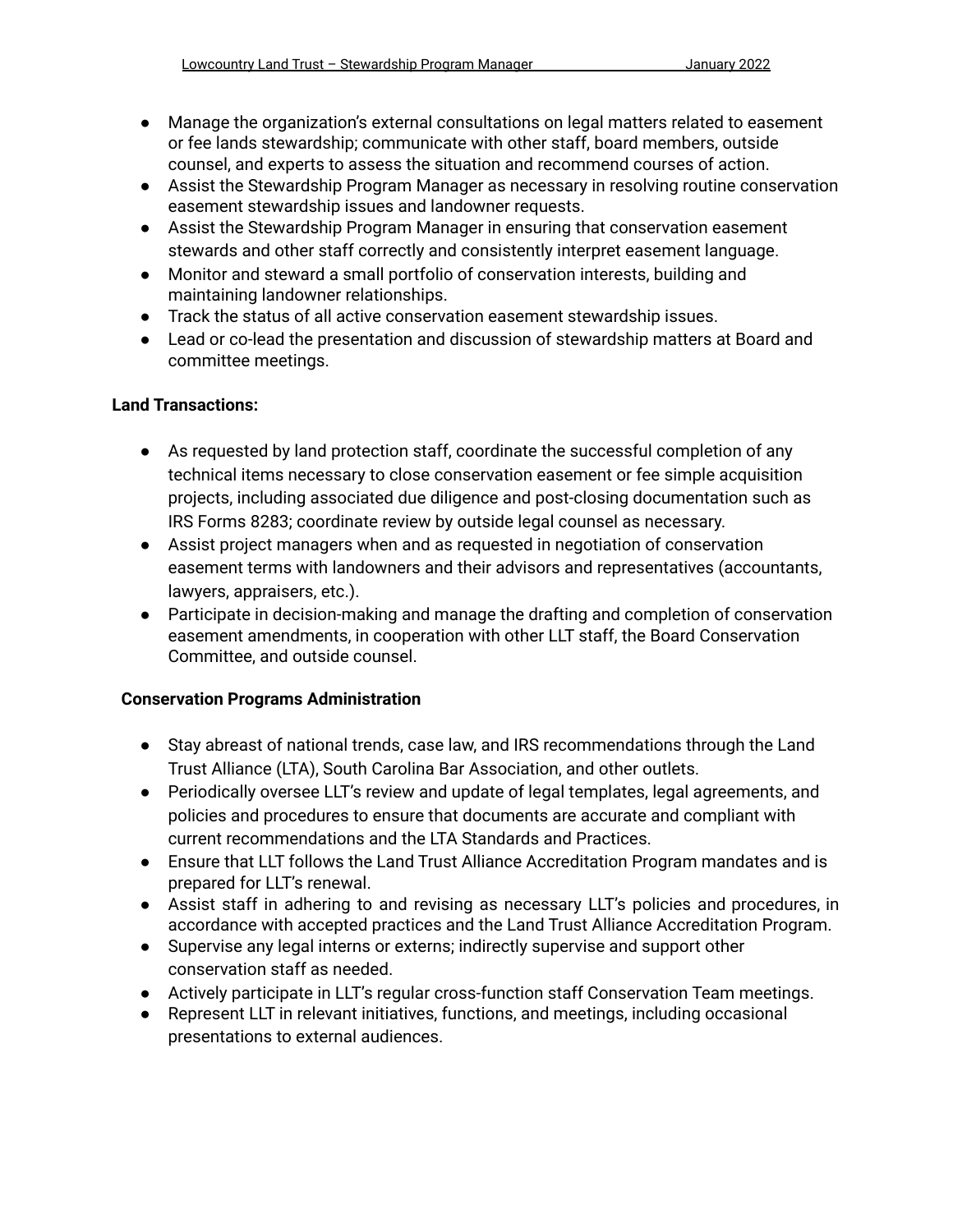#### **General Legal:**

- Review as necessary all general contracts, employment agreements, and similar documents.
- Ensure that legal and compliance requirements, risk management measures, and best-practices are meaningfully integrated in LLT's decision-making and organizational functions.
- Advise on nonprofit governance and compliance to meet legal and organizational needs.

### **Other Duties as Required**

The above statements are intended to describe the general nature and level of work being performed by an employee assigned to this position. They are not to be construed as an exhaustive list of all responsibilities, duties, and skills required. All staff members may be required to perform duties outside of their normal responsibilities from time to time, as needed.

### **QUALIFICATIONS**

- Passion for and commitment to LLT's mission and conservation goals.
- Juris Doctor (J.D.) from an accredited law school, and a member in good standing of a state bar (preferably the South Carolina Bar).
- Legal experience in some or all of the following: real property transactions; nonprofit governance, operation and compliance; land use and management issues; intellectual property; conservation transaction tools such as fee acquisition and conservation easements.
- Effective communicator with strong interpersonal skills; demonstrated ability to work in a non-adversarial, professional, and diplomatic manner.
- Demonstrated experience in designing, implementing, and directing strategic, legal, business, and risk management aspects of complex and diverse projects and transactions.
- Possesses a flexible, creative and time-efficient approach to problem solving.
- Excellent attention to detail and demonstrated ability to coordinate and work on multiple projects simultaneously.
- Excellent writing, research, and organization skills.
- Adept at working in team environments, both as a leader and member.
- Management experience preferred, including ability to motivate, lead, set objectives, and manage performance of a multidisciplinary team.
- Proficiency with MS Office, Word, Excel, PowerPoint, Google's G-Suite, and willingness to learn the use of online databases, web-mapping and field technology such as iPads and GPS, and incorporate it into daily work.

Lowcountry Land Trust is an equal opportunity employer. We celebrate diversity and are committed to creating an inclusive environment for all employees. All applicants will be